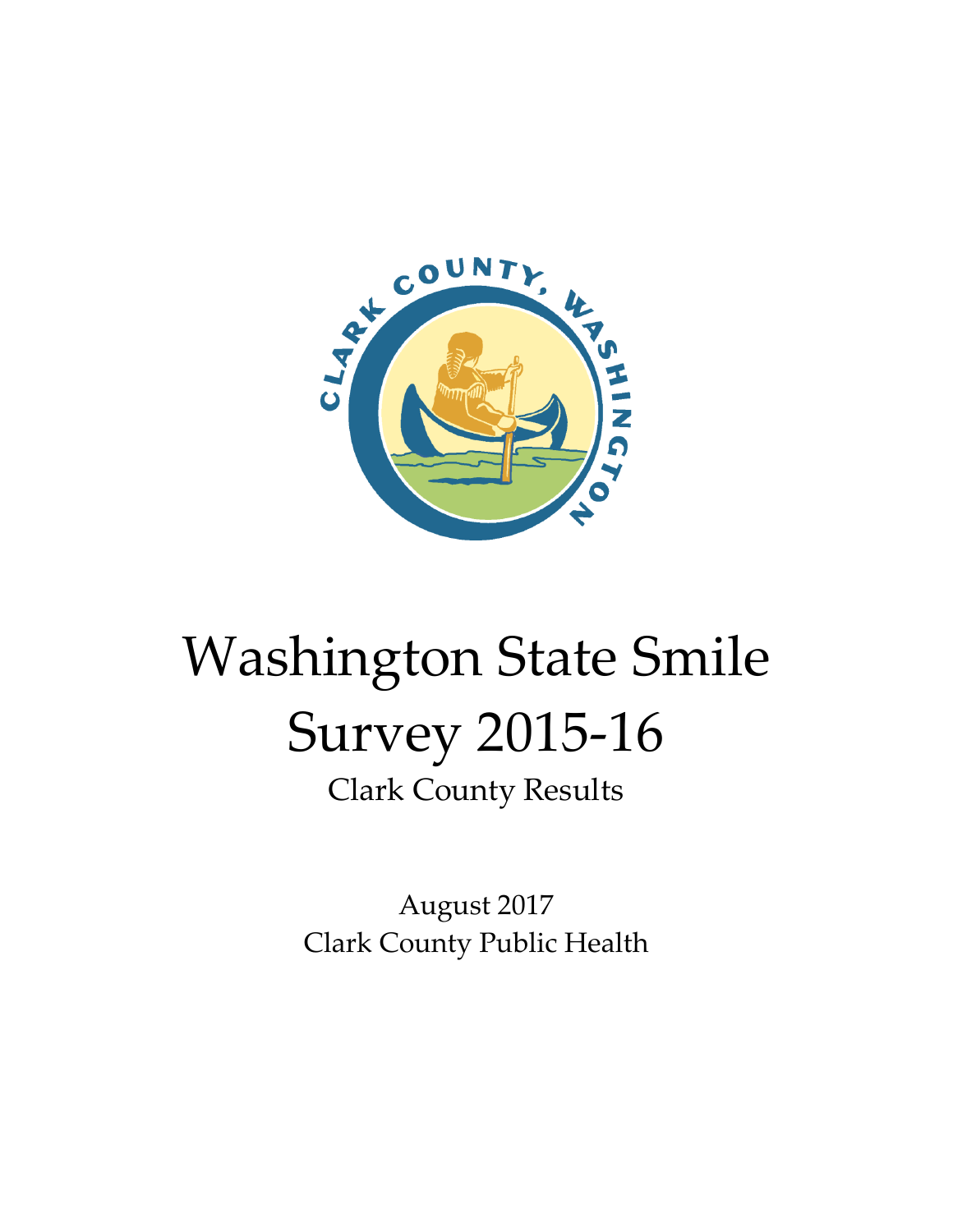## Summary

The Washington State Smile Survey is conducted every 5 years to assess the oral health of children throughout the state. The survey was conducted over the course of the 2014-15 and 2015-16 school years among preschool, kindergarten, 2<sup>nd</sup> and 3<sup>rd</sup> grade students. Almost 15,000 children participated across the state, including over 2,800 children in Clark County from 9 Elementary schools and 25 Head Start/ECEAP preschool sites in the area. The survey was conducted via trained examiners who assessed children's level tooth decay and dental care needs.

#### Key Findings

- In Clark County, 28% of preschoolers, 30% of kindergarteners, 39% of  $2<sup>nd</sup>$  graders, and 42% of  $3<sup>rd</sup>$  graders had any decay experience (treated and/or untreated). All age groups experienced lower prevalence of decay than Washington State overall.
- Kindergarteners in Clark County had had significantly lower rates of untreated decay (6%) than Washington State kindergarteners overall (13%).
- 2<sup>nd</sup> graders in Clark County had significantly lower rates of untreated decay (7%) and rampant decay (11%) than Washington State  $2<sup>nd</sup>$  graders overall (12% and 19%, respectively).
- Clark County kindergarteners, 2<sup>nd</sup> graders, and 3<sup>rd</sup> graders had significantly lower rates of dental sealants (4%, 20%, and 26%, respectively) than Washington State overall (14%, 45%, and 54%, respectively).
- In Clark County, 98% of kindergarteners,  $2<sup>nd</sup>$  graders, and  $3<sup>rd</sup>$  graders had no obvious dental treatment needs (early or urgent), which is significantly lower than the Washington State rate (89%).
- In Clark County, 2nd and 3rd graders of Hispanic origin had the highest prevalence of decay experience (treated and/or untreated), untreated decay, and dental sealants.
- In Clark County, non-Hispanic Black 2<sup>nd</sup> and 3<sup>rd</sup> graders had the lowest prevalence of decay experience (treated and/or untreated).
- Preschoolers in Clark County who spoke a language other than English at home had a higher prevalence of any decay experience (31%) than preschoolers who spoke only English  $(25%)$ .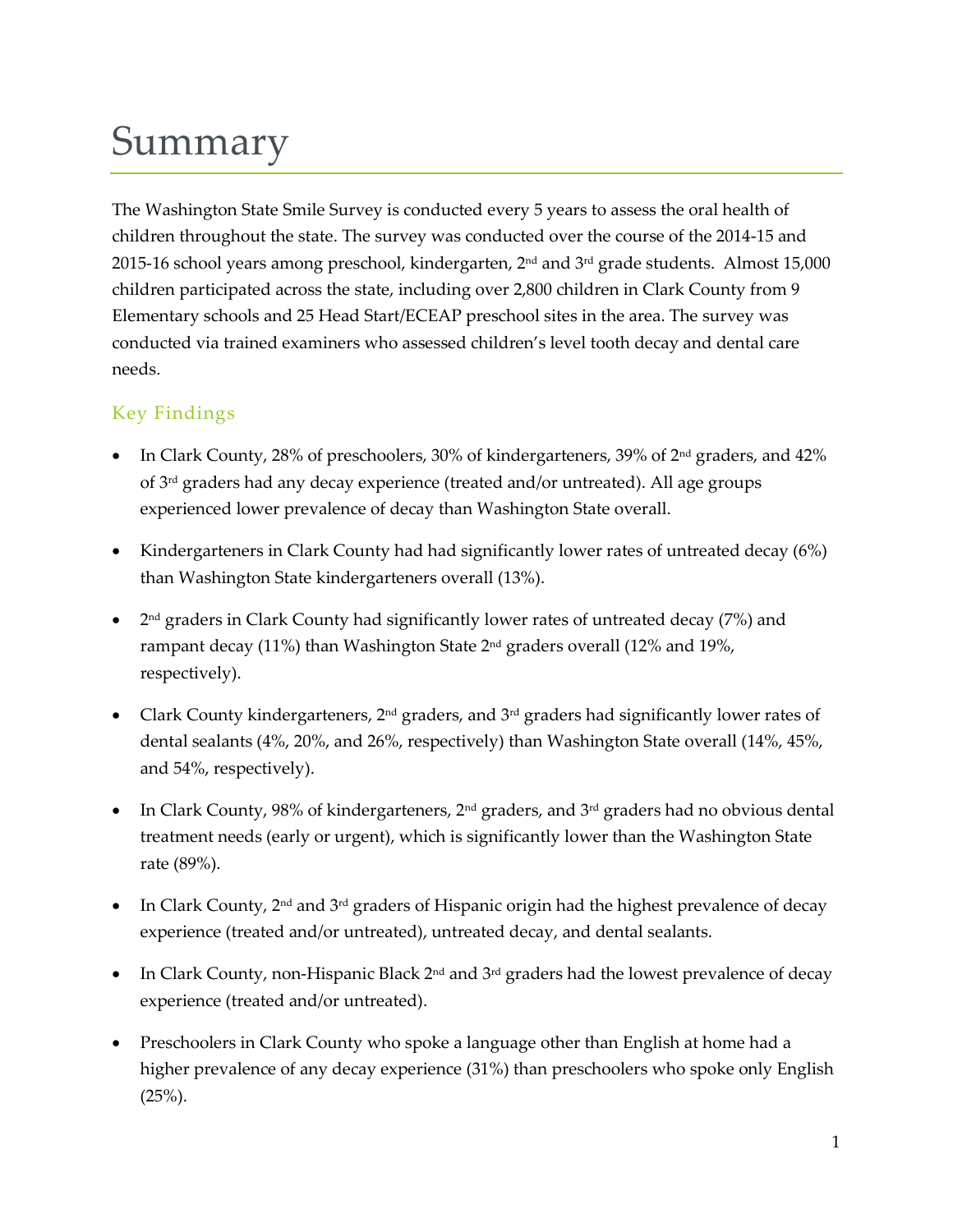- Clark County  $2^{nd}$  and  $3^{rd}$  graders who spoke a language other than English at home were significantly more likely to have any decay experience (63%) and rampant decay (31%) than students who only spoke English at home (40% and 10%, respectively).
- Clark County  $2^{nd}$  and  $3^{rd}$  graders who were eligible for free or reduced priced lunches had a higher prevalence of any decay experience (46%) and dental sealants (36%) than students not eligible for free or reduced priced lunches (29% and 28%, respectively).
- Clark County preschoolers are exceeding Healthy People 2020 goals for any tooth decay (treated and/or untreated) and untreated decay.
- Clark County 6-9 year-olds exceeded Healthy People 2020 goals for any decay experience (treated and/or untreated) and untreated decay, but progress is still needed to reach the Healthy People 2020 goal for dental sealants.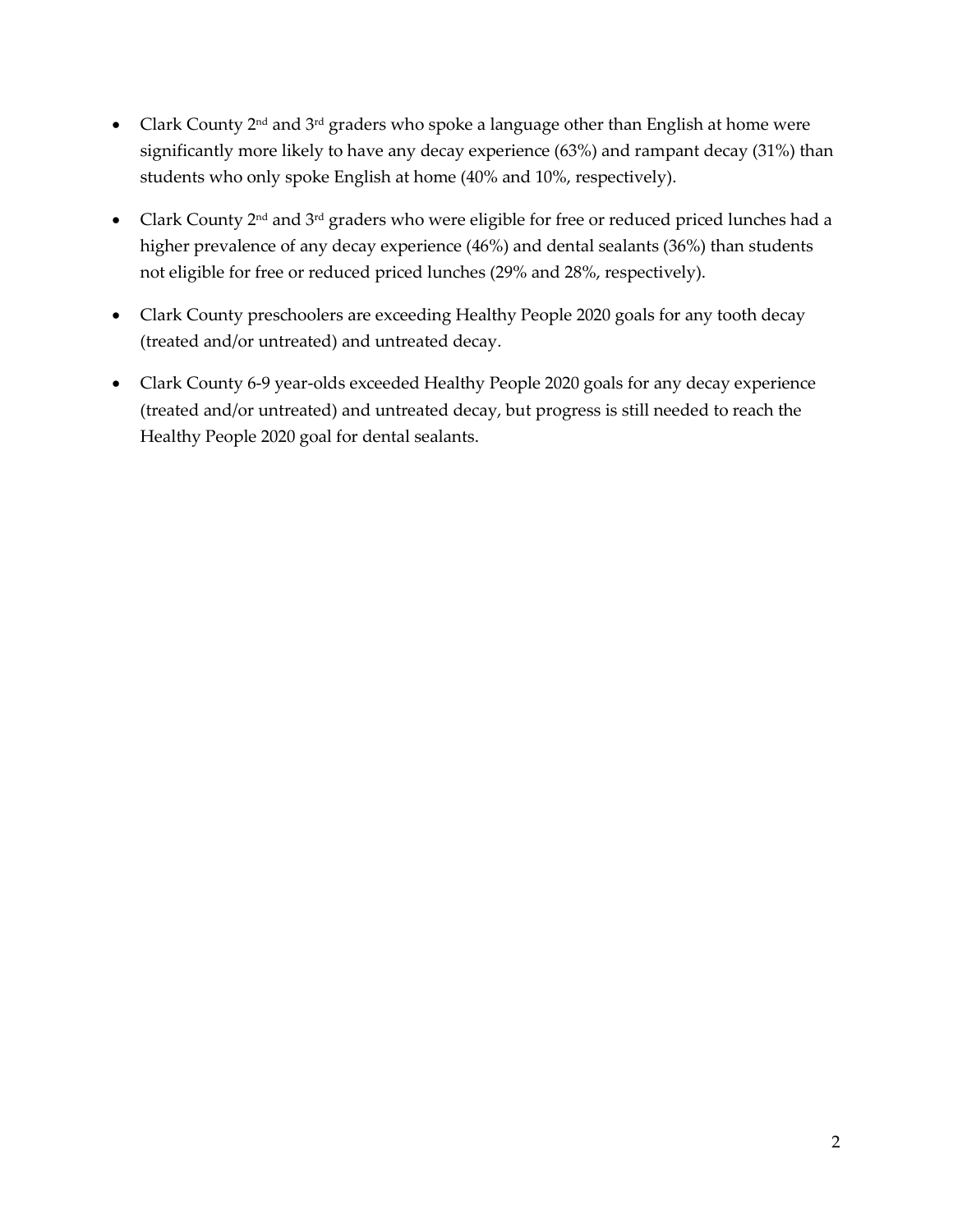## Methodology

#### Sampling

For both the preschool and elementary school samples a cluster sampling design methodology was used for the Washington State sample. All elementary schools with at least 15 children enrolled in each of the 3 surveyed grades (kindergarten, 2<sup>nd</sup> grade, and 3<sup>rd</sup> grade) were included in the sampling frame. Calculations were made based on the design effect of clustering to determine the size of sample needed. This number was divided by the average statewide program/class size and resulted in a final sample size of 76 elementary schools and 44 Head Start/ECEAP sites for the Washington State sample. Elementary schools were sorted by free or reduced price lunch status and probability systematic sampling was used to select schools for participation. Head Start/ECEAP sites were selected by systematic random sampling. Elementary schools and preschool programs selected were contacted and invited to participate. If they declined to participate, the next program on the list was contacted and invited, repeating until a replacement was identified.

In Clark County, 3 elementary schools and 3 Head Start/ECEAP sites were included as a part of the Washington State sample. Also included in the Clark County sample were 6 additional elementary schools and 22 additional Head Start/ECEAP schools. Thus, a total of 9 elementary schools and 25 Head Start/ECEAP participated in Clark County. 2,204 students from the 9 elementary school participated, including 702 kindergarteners, 770  $2<sup>nd</sup>$  graders, and 732  $3<sup>rd</sup>$ graders. From the 25 Head Start/ECEAP schools, 633 3-5 year-olds participated. (See Appendix A for more details)

#### Screening Protocols

The exams for the survey were conducted by oral health professionals; either Registered Dental Hygienists or participating licensed Doctors of Dental Surgery. Each examiner underwent a calibration training the fall before the commencement of the data collection to ensure the different examiners were classifying disease and other conditions in the same way. The examination consisted of a visual assessment of the child's mouth using only a penlight and dental mirror. Examinations were carried out of the course of the 2014-15 and 2015-16 school years.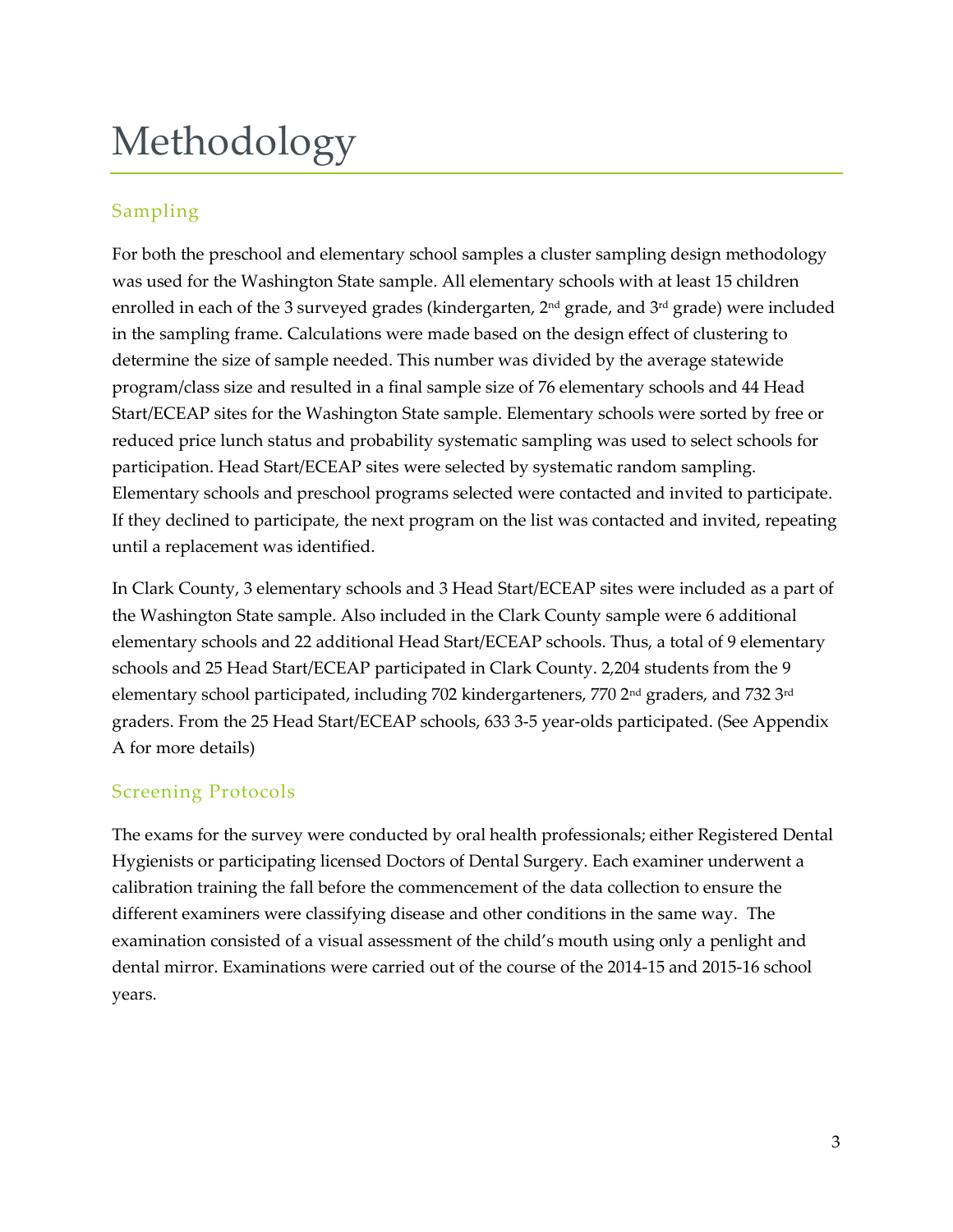#### Core Indicators

Indicators of oral health status included decay experience, presence of untreated or rampant decay, white spot lesions, dental sealants, and urgency of need for dental care. All indicators used are defined in Table 1.

| <b>Table 1: Core SMILE Survey Indicators</b> |                                                                      |  |  |
|----------------------------------------------|----------------------------------------------------------------------|--|--|
| Decay Experience                             | The presence of a treated or untreated decay, or any missing tooth   |  |  |
|                                              | due to dental decay.                                                 |  |  |
| <b>Untreated Decay</b>                       | The presence of a dental cavity in which the screener can readily    |  |  |
|                                              | observe breakdown of enamel surface. Only cavitated lesions are      |  |  |
|                                              | noted as untreated decay.                                            |  |  |
| <b>Rampant Decay</b>                         | Seven or more teeth ever having decay                                |  |  |
| <b>White Spot Lesions</b>                    | Presence of white spot lesions (areas of enamel decalcification in   |  |  |
|                                              | teeth, which appear white in color). Preschool only.                 |  |  |
| <b>Dental Sealants</b>                       | Child has dental sealants on one or more permanent molars.           |  |  |
|                                              | Kindergarten, 2 <sup>nd</sup> and 3 <sup>rd</sup> grades only        |  |  |
| No Obvious                                   | Presence of no obvious untreated decay.                              |  |  |
| <b>Treatment Needed</b>                      |                                                                      |  |  |
| <b>Early Dental Care</b>                     | Presence of any obvious untreated decay which should be restored.    |  |  |
| <b>Needed</b>                                |                                                                      |  |  |
| <b>Urgent Dental Care</b>                    | When the child presents with any sign of pain or swelling. The child |  |  |
| <b>Needed</b>                                | should be seen by a dentist within 24-48 hours.                      |  |  |

#### Suppression

Data were suppressed if observations were fewer than 5 individuals or if the relative standard error was greater than or equal to 0.30 for the estimate. These data are considered unreliable.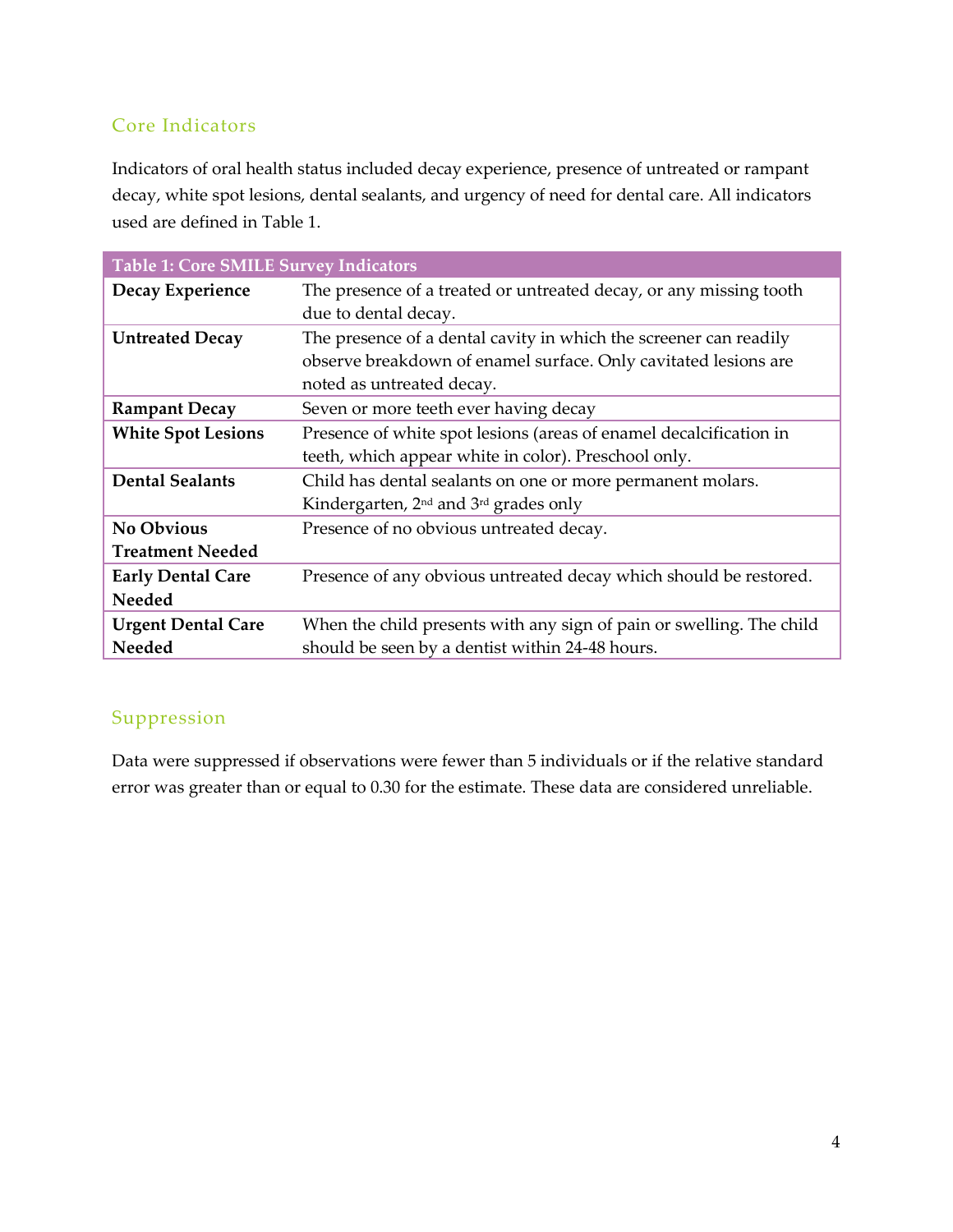### Results – Preschoolers

Figure 1 shows the oral health of preschoolers in Clark County and Washington State. In Clark County, 28% of preschoolers aged 3-5 years-old have experienced tooth decay in their life. 7% had untreated tooth decay and 8% had rampant tooth decay. Data for children who experienced white spot lesions were suppressed for Clark County. In addition, data on dental treatment need were not collected for Clark County.



\*significantly different from Washington State

#### Comparison to Washington State

Preschoolers in Clark County experienced decay (treated and/or untreated), untreated and rampant tooth decay at significantly lower rates than Washington State overall. In Washington State, 45% of 3-4 year-olds had decay experience (28% in Clark County). In addition, 17% of preschoolers in Washington State had untreated decay (7% in Clark County), 21% had rampant decay (8% in Clark County), and 22% had white spot lesions.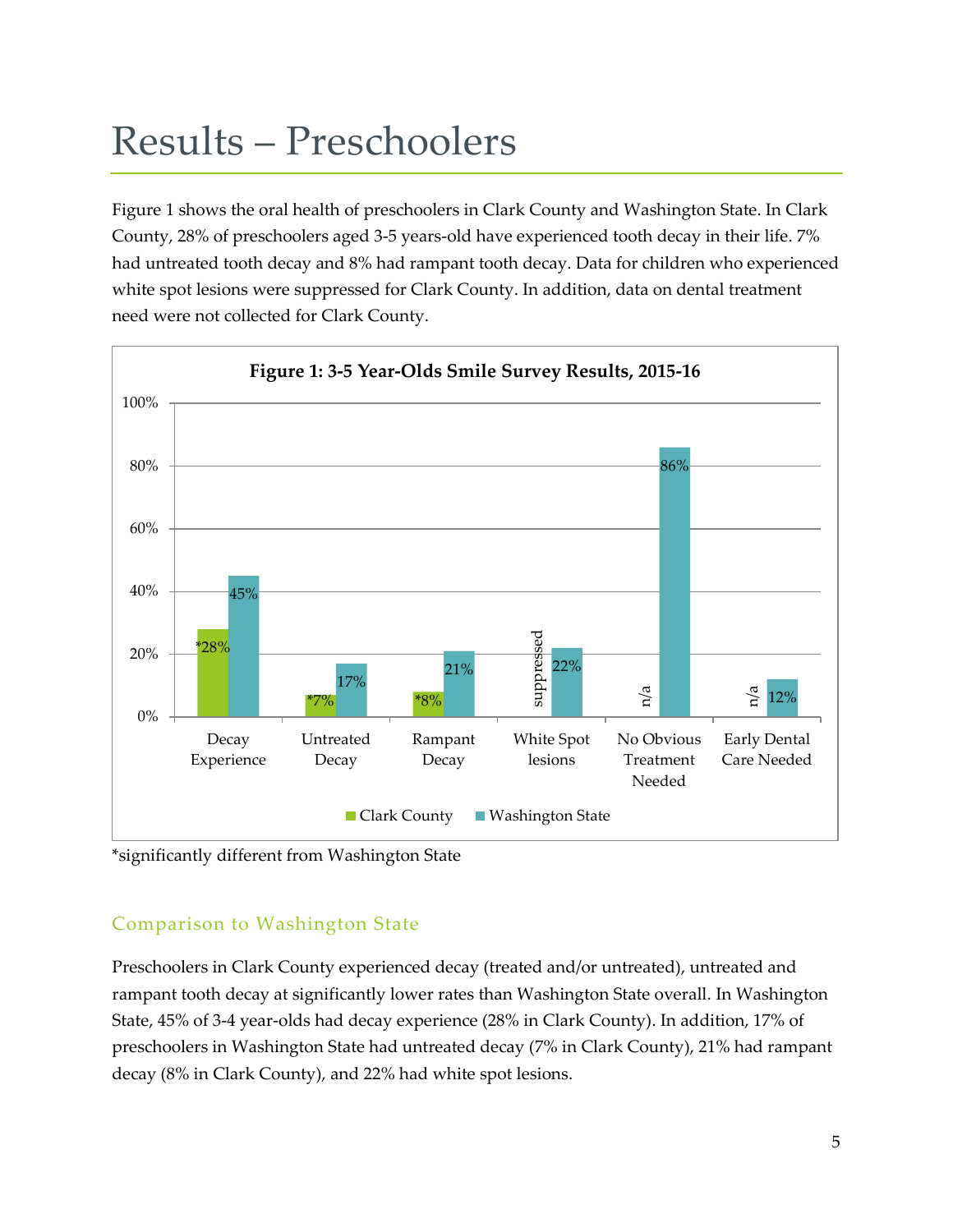#### Progress

Oral health among 3-5 year-olds in Clark County has significantly improved in the last 10 years. Prevalence of treated and untreated decay dropped from 47.0% of preschoolers in 2005, to 39.1% in 2010, to 27.9% in 2015-16. In addition, the prevalence of untreated decay dropped from 20.4% in 2005, to 13.0% in 2010, to just 7.3% in 2015-16. Rampant decay also decreased similarly.

| Table 2: Oral Health Status of 3-5 year-olds in Clark County, 2005, 2010, and 2015-16 |       |            |            |  |  |  |
|---------------------------------------------------------------------------------------|-------|------------|------------|--|--|--|
|                                                                                       | 2005  | 2010       | 2015-16    |  |  |  |
| Decay Experience                                                                      | 47.0% | 39.1%      | 27.9%      |  |  |  |
| <b>Untreated Decay</b>                                                                | 20.4% | 13.0%      | 7.3%       |  |  |  |
| <b>Rampant Decay</b>                                                                  | 18.0% | 14.5%      | 7.9%       |  |  |  |
| <b>White Spot Lesions</b>                                                             | 11.6% | 29.5%      | suppressed |  |  |  |
| <b>No Obvious Treatment Needed</b>                                                    | 79.6% | 87.7%      | n/a        |  |  |  |
| <b>Early Dental Care Needed</b>                                                       | 18.0% | 11.6%      | n/a        |  |  |  |
| <b>Urgent Dental Care Needed</b>                                                      | 2.5%  | suppressed | n/a        |  |  |  |
| $n/a$ = data not collected                                                            |       |            |            |  |  |  |

### Disparities by Race/Ethnicity

Non-Hispanic White preschoolers in Clark County experienced decay, untreated and rampant decay at lower but not significantly different rates than preschoolers of other races. 26% of non-Hispanic White 3-5 year-olds in Clark County had decay experience, whereas 28% of 3-5 yearolds of other races had decay experience. 6% of non-Hispanic White 3-5 year-olds had untreated decay and 7% had rampant decay, whereas 7% of 3-5 year-olds of other races had untreated decay and 8% had rampant decay.

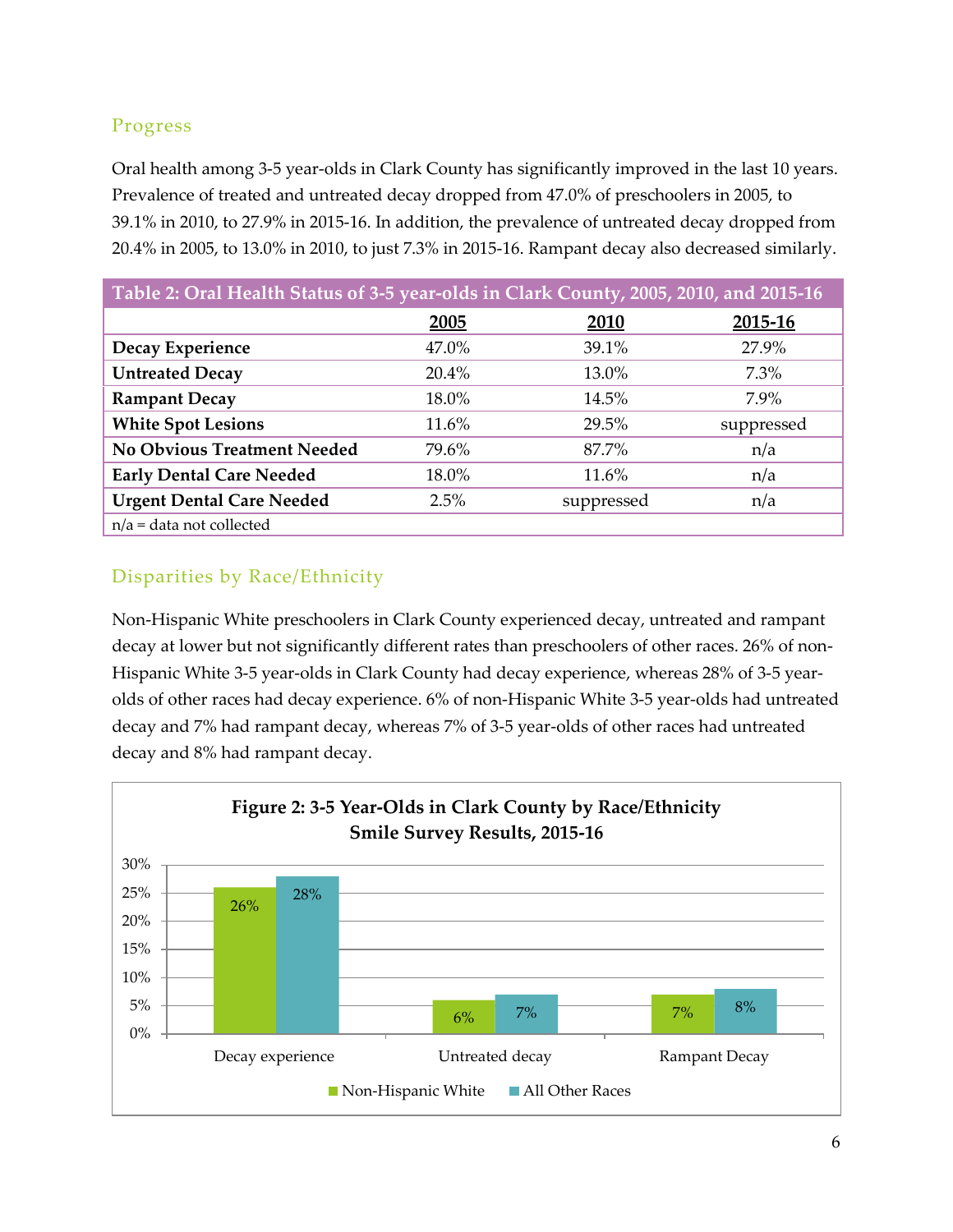#### Disparities by Language Spoken at Home

In Clark County, preschoolers who spoke a language other than English at home experienced decay and untreated decay at higher but not significantly different rates than preschoolers who only spoke English at home. 25% of 3-5 year-olds in Clark County who only spoke English at home had decay experience, whereas 31% of 3-5 year-olds who spoke a language other than English at home had decay experience. 7% of 3-5 year-olds who only spoke English at home had untreated decay, whereas 8% of 3-5 year-olds who spoke a language other than English at home had untreated decay. In addition, 7% of 3-5 year-olds who only spoke English at home had rampant decay. Data for rampant decay among 3-5 years who spoke a language other English as home were suppressed.

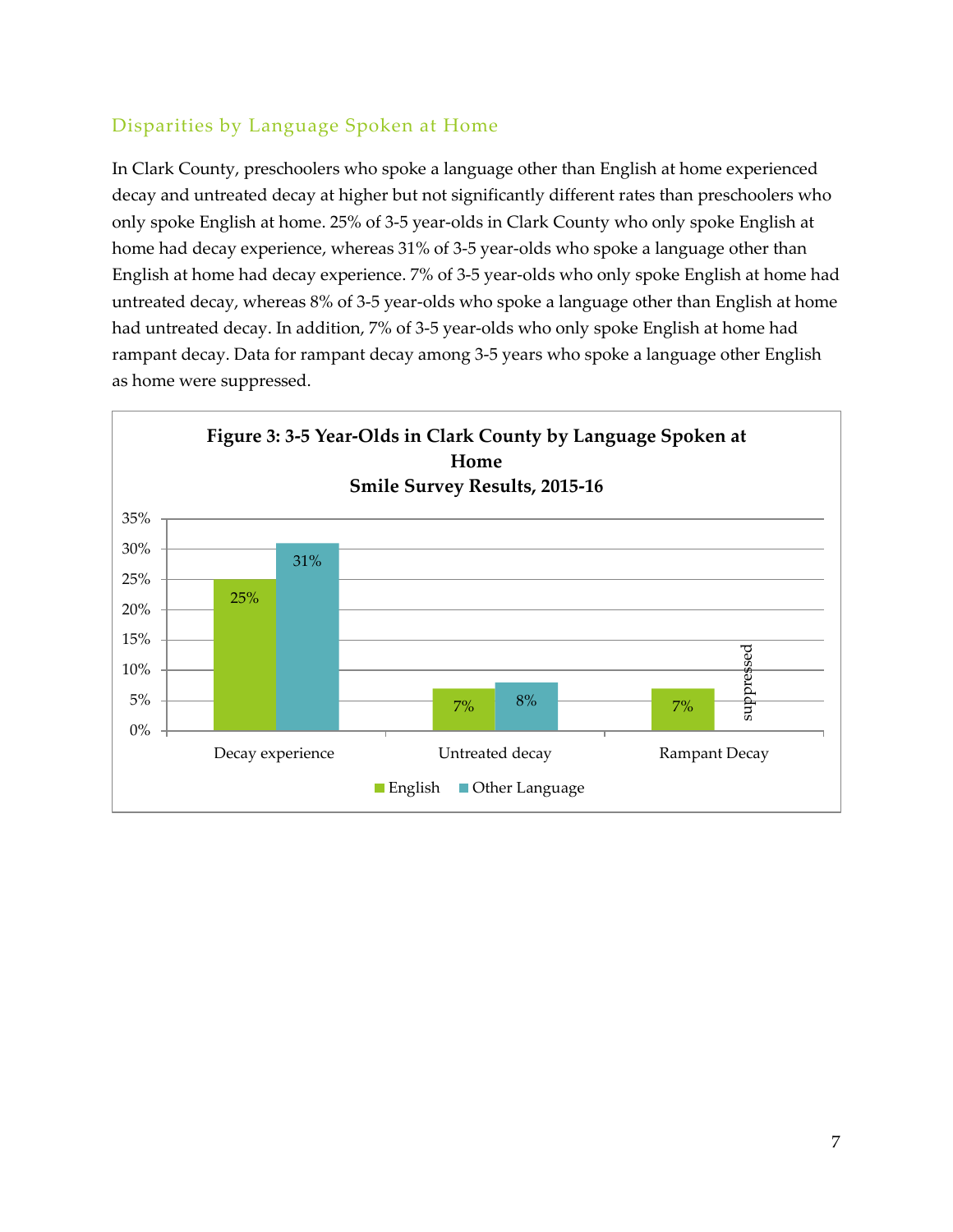#### Comparison to Healthy People 2020 Goals

Figure 4 shows how Clark County results compare to Healthy People targets for oral health in 3-5 year-olds. Overall, preschoolers in Clark County are exceeding Healthy People 2020 goals for oral health. 28% of Clark County 3-5 year-olds had decay experience, meeting the Healthy People 2020 target of 30%. In addition, only 7% of Clark County 3-5 year-olds had untreated tooth decay, well exceeding the Healthy People 2020 target of 21.4%.

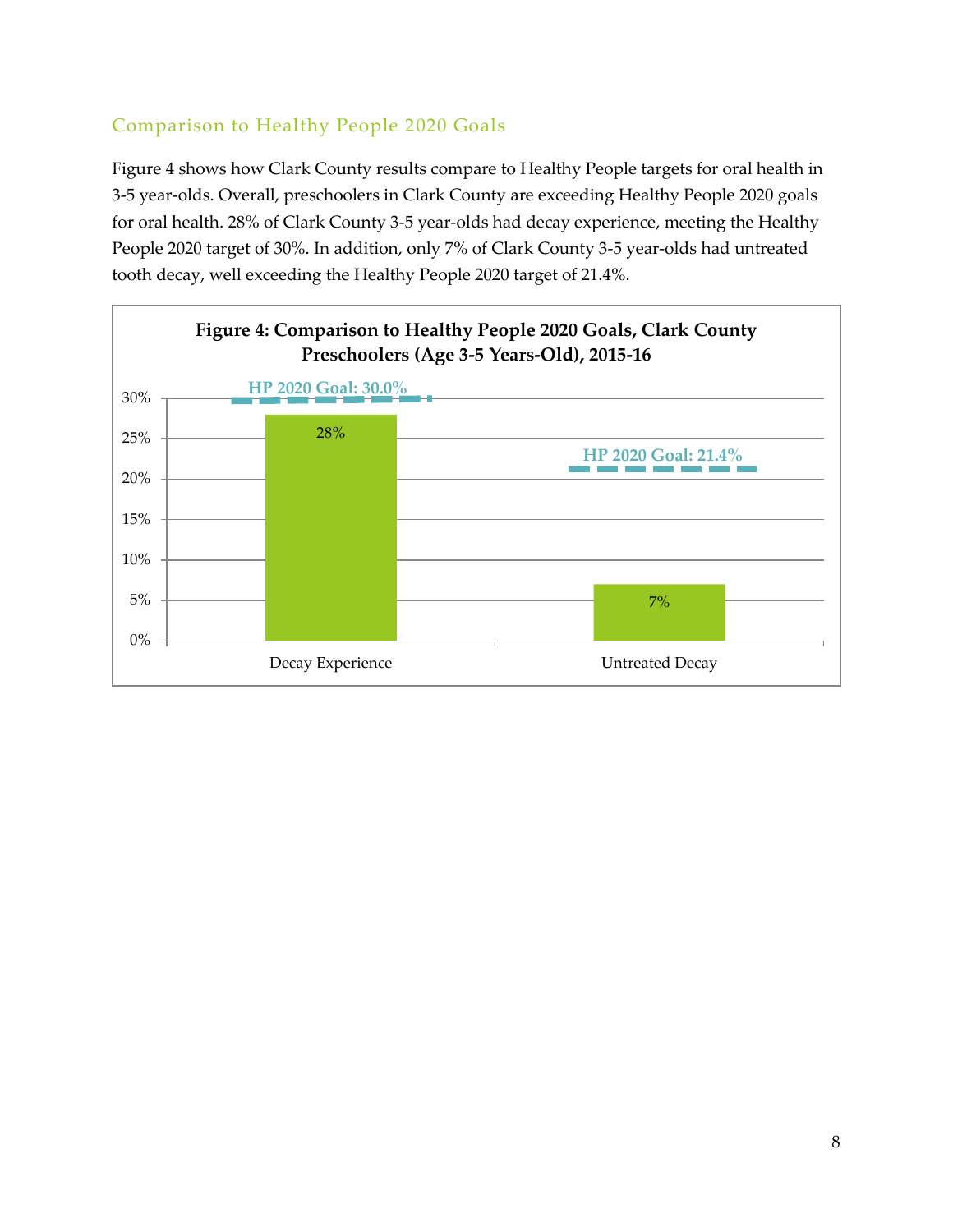### Results – Elementary Schoolers

Figure 5 shows the core Smile Survey indicators for elementary school aged children. In Clark County, 30% of kindergarteners, 39% of 2nd graders, and 42% of 3rd grader had decay experience. In addition, 6% of kindergarteners, 7% of  $2<sup>nd</sup>$  graders, and 8% of  $3<sup>rd</sup>$  graders had untreated tooth decay. 10% of kindergarteners, 11% of 2<sup>nd</sup> graders, and 10% of 3<sup>rd</sup> graders had rampant tooth decay. Because  $2<sup>nd</sup>$  and  $3<sup>rd</sup>$  graders are more likely to have their permanent teeth, they are also more likely to have dental sealants. In Clark County, 20% of 2nd graders and 26% of 3rd graders had dental sealants.



#### Comparison to Washington State

Oral health among kindergarteners,  $2<sup>nd</sup>$ , and  $3<sup>rd</sup>$  graders in Clark County was generally better than Washington State overall. Kindergarteners were significantly less likely to have untreated decay, and also had lower rates of any decay experience and rampant decay. In Clark County, 2 nd graders were significantly less likely to have untreated and rampant decay than Washington State  $2<sup>nd</sup>$  graders overall.  $3<sup>rd</sup>$  graders in Clark County also saw lower rates of treated, untreated, rampant decay. Additionally, kindergarteners,  $2<sup>nd</sup>$  graders, and  $3<sup>rd</sup>$  graders in Clark County were significantly less likely to be in need of early or urgent dental care than Washington State elementary schoolers overall. However, kindergarteners, 2<sup>nd</sup> graders, and 3<sup>rd</sup> graders in Clark County were also significantly less likely to have dental sealants than Washington State elementary schoolers overall. These data are shown in figures 6-8.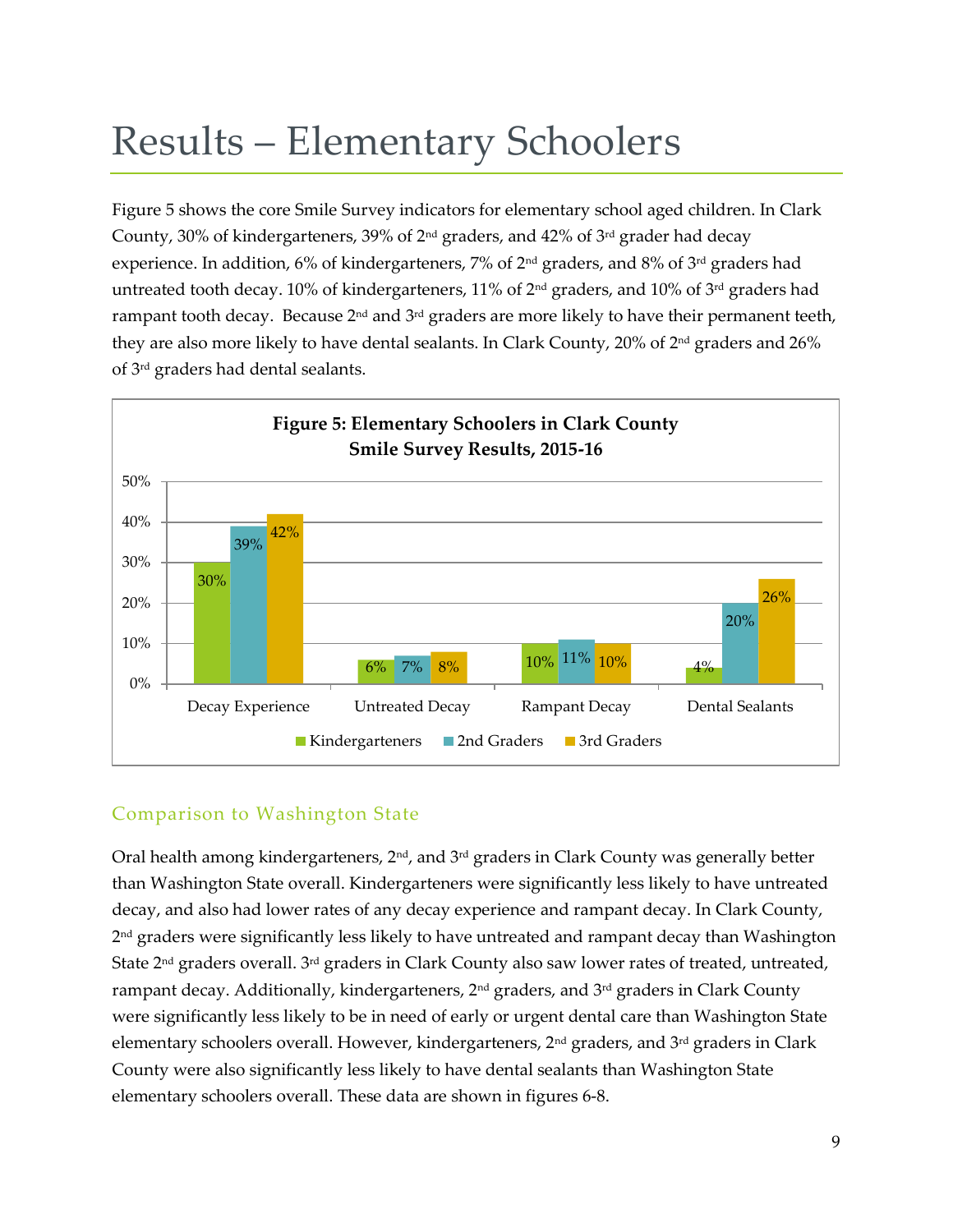

\*significantly different from Washington State



\*significantly different from Washington State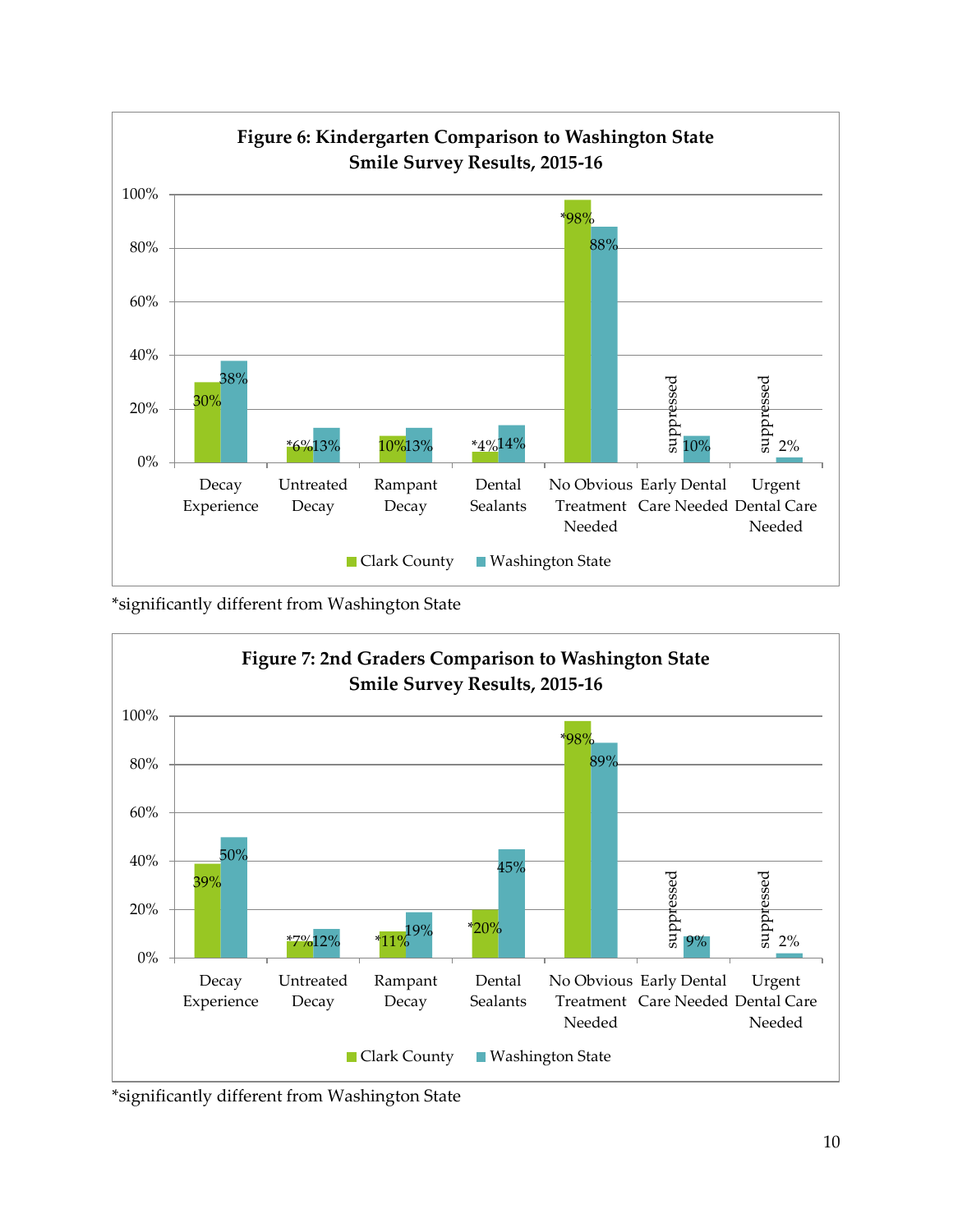

\*significantly different from Washington State

#### Progress

The oral health status of elementary schoolers has been improving in Clark County over the last decade. In 2005, 61.9% of 3rd graders had decay experience. This prevalence decreased to 54.8% in 2010 and then to 41.7% in 2015-16. The rate of untreated decay has also decreased from 13.0% in 2005 to 7.5% in 2015-16. However, the prevalence of dental sealants has also gone down among Clark County 3rd graders, from 39.2% in 2005, to 43.1% in 2010, to just 25.8% in 2015-16.

| Table 3: Oral Health Status of 3rd Graders in Clark County, 2005, 2010, and 2015-16 |       |            |            |  |  |  |
|-------------------------------------------------------------------------------------|-------|------------|------------|--|--|--|
|                                                                                     | 2005  | 2010       | 2015-16    |  |  |  |
| Decay Experience                                                                    | 61.9% | 54.8%      | 41.7%      |  |  |  |
| <b>Untreated Decay</b>                                                              | 13.0% | $6.8\%$    | $7.5\%$    |  |  |  |
| <b>Rampant Decay</b>                                                                | 13.7% | 16.9%      | 10.0%      |  |  |  |
| <b>Dental Sealants</b>                                                              | 39.4% | 34.1%      | 25.8%      |  |  |  |
| <b>No Obvious Treatment Needed</b>                                                  | 88.7% | 93.4%      | 97.6%      |  |  |  |
| <b>Early Dental Care Needed</b>                                                     | 10.5% | $6.4\%$    | suppressed |  |  |  |
| <b>Urgent Dental Care Needed</b>                                                    | 0.8%  | suppressed | suppressed |  |  |  |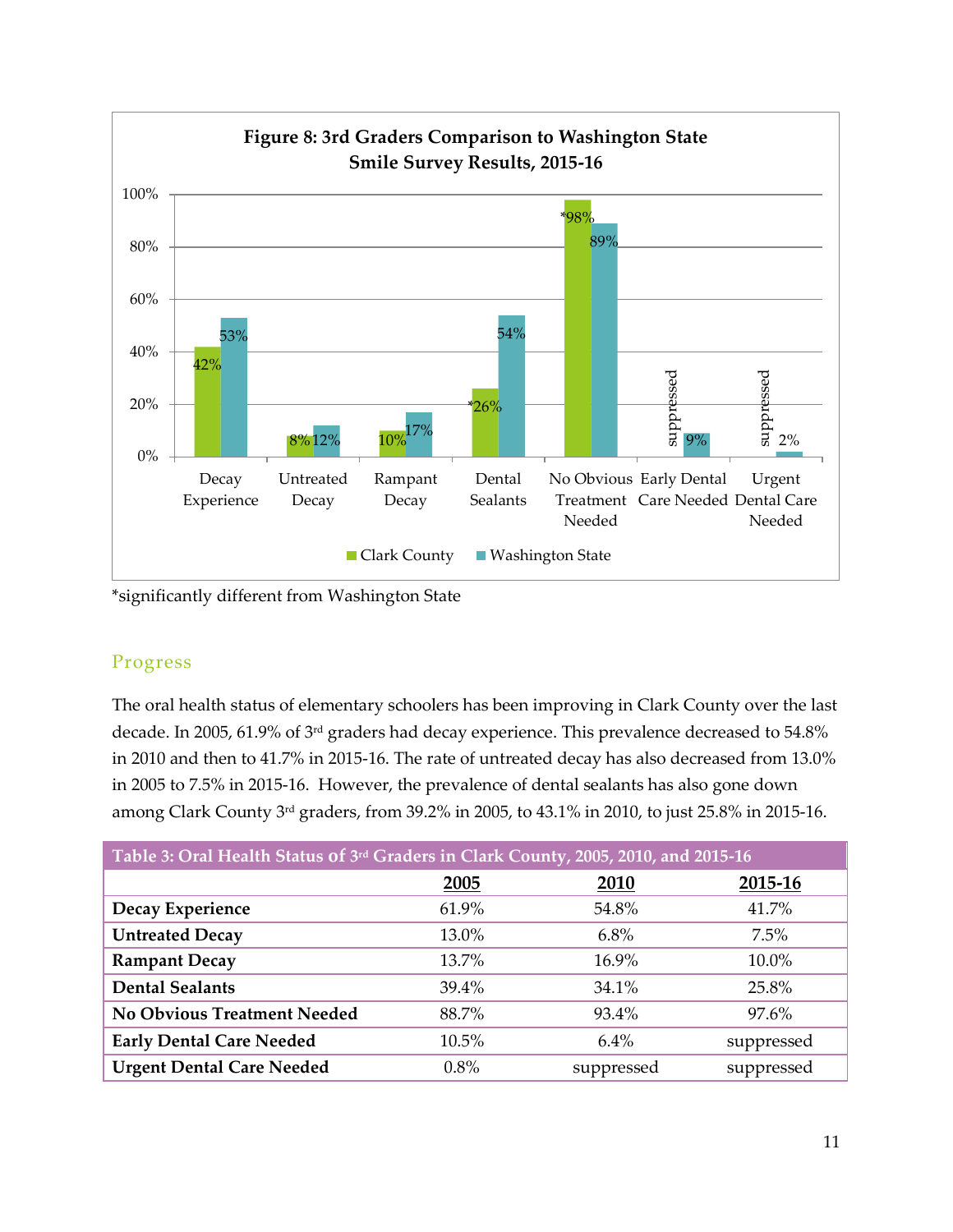#### Disparities by Race/Ethnicity

The core indicators were broken down by race/ethnicity among the  $2<sup>nd</sup>$  and  $3<sup>rd</sup>$  grade combined population. Hispanic students had the highest prevalence of decay experience (52%), whereas 40% of non-Hispanic White students, 37% of non-Hispanic Asian students, and 31% of non-Hispanic Black students had decay experience. In addition, among Hispanic students, 10% had untreated decay and 12% had rampant decay, whereas among non-Hispanic White students 7% had untreated decay and 10% had rampant decay. Among non-Hispanic Asian 2<sup>nd</sup> and 3<sup>rd</sup> graders, 12% had rampant decay as well. However, Hispanic students were also more likely to have dental sealants. 28% of Hispanic students and 22% of non-Hispanic White students had dental sealants.

Data for non-Hispanic American Indian/Alaska Native, non-Hispanic Pacific Islander, multiracial students, and select data for non-Hispanic Black and non-Hispanic Asian students were suppressed.

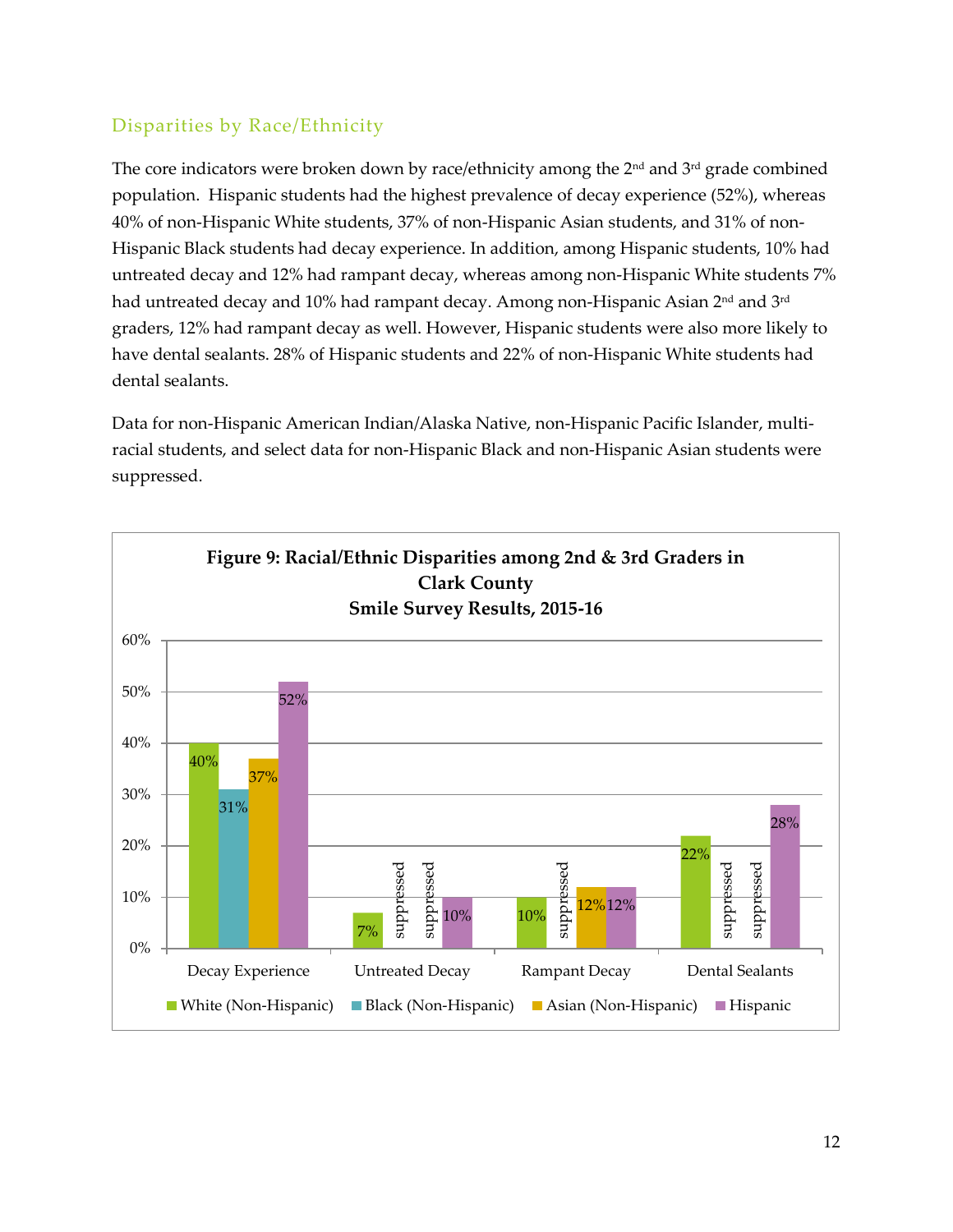#### Disparities by Language Spoken at Home

Core indicators were broken down by language spoken at home for the  $2<sup>nd</sup>$  and  $3<sup>rd</sup>$  grade combined population. Students who primarily spoke a language other than English at home generally showed poorer oral health outcomes. Students who primarily spoke a language other than English at home had significantly higher rates of decay experience (63%) than students who primarily spoke English at home (40%). In addition, students who primarily spoke a language other than English at home were significantly more likely to have rampant decay (31%) than students how spoke primarily English at home (10%). However, the prevalence of dental sealants was the same for both groups (23%).

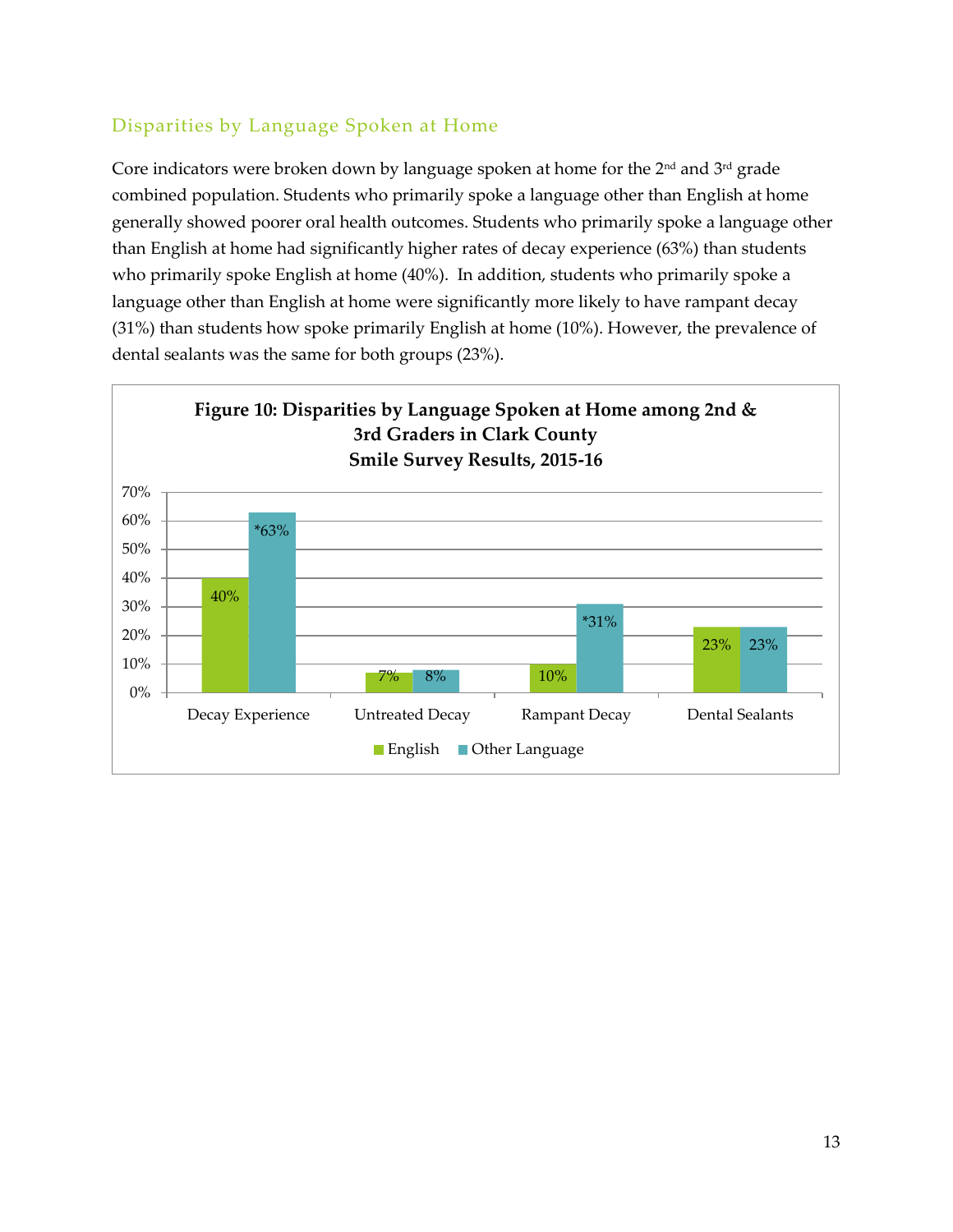#### Disparities by Free or Reduced Lunch Eligibility

Core indicators were also broken down by free or reduced lunch eligibility for the 2<sup>nd</sup> and 3<sup>rd</sup> grade combined population. Students who were eligible for free or reduced price lunch experienced a higher prevalence of decay experience (46%) than student who were not eligible for free or reduced lunch (29%). However, students eligible for free or reduced price lunch also had a higher prevalence of dental sealants (36%) than students who were not eligible for free or reduced lunch (28%).

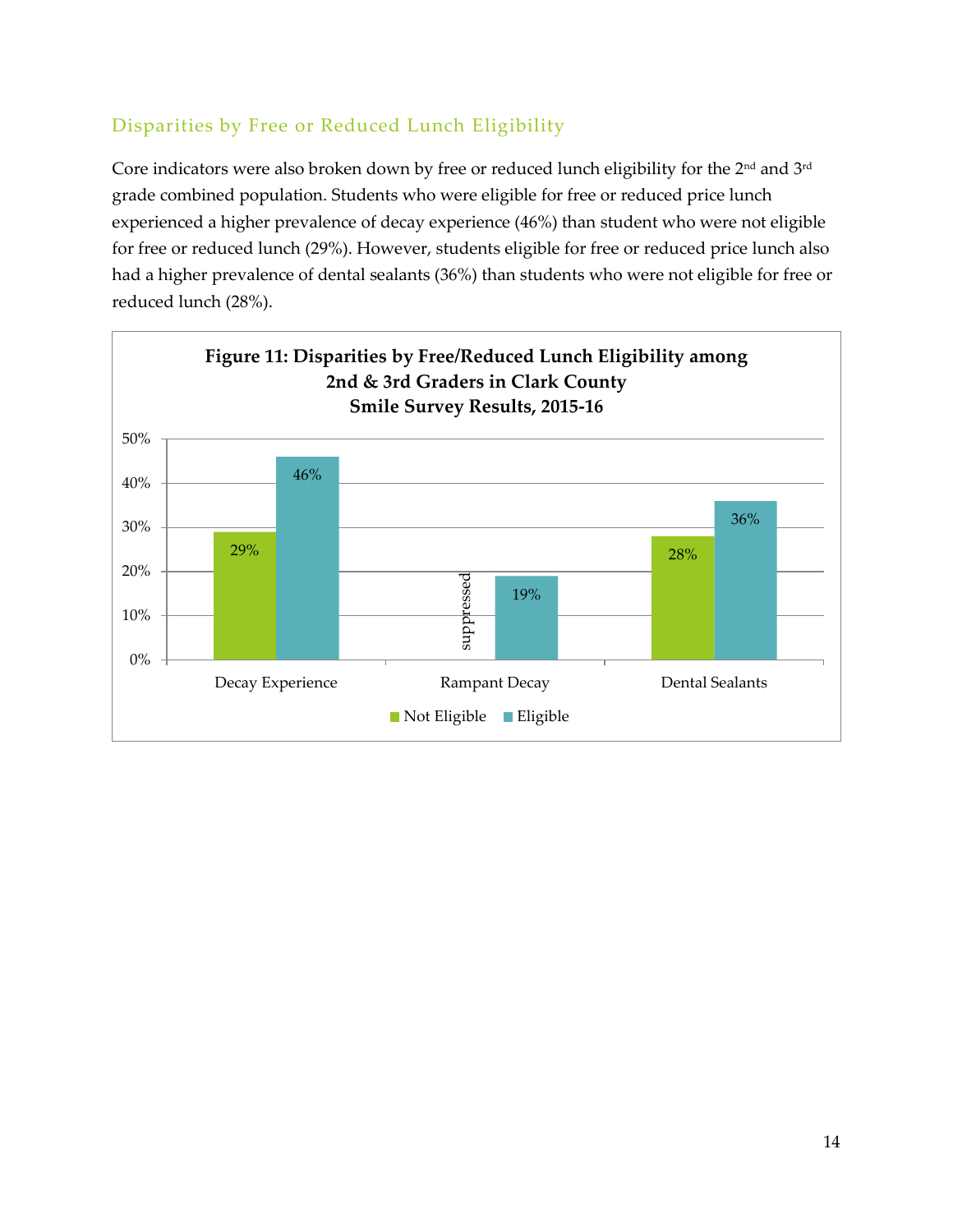#### Comparison to Healthy People 2020 Goals

Elementary schoolers (kids age 6-9 years-old) are exceeding Healthy People 2020 goals for decay experience and untreated decay. Only 41% of 6-9 year olds in Clark County had any decay experience, exceeding the Healthy People 2020 target of 49.0%. In addition, only 7% of Clark County 6-9 year-olds had any untreated decay, well exceeding the Healthy People 2020 target of 25.9%. However, progress is still needed to meet the Healthy People 2020 target of 28.1% of 6-9 year-olds having dental sealants, as this prevalence in Clark County is only 23%.

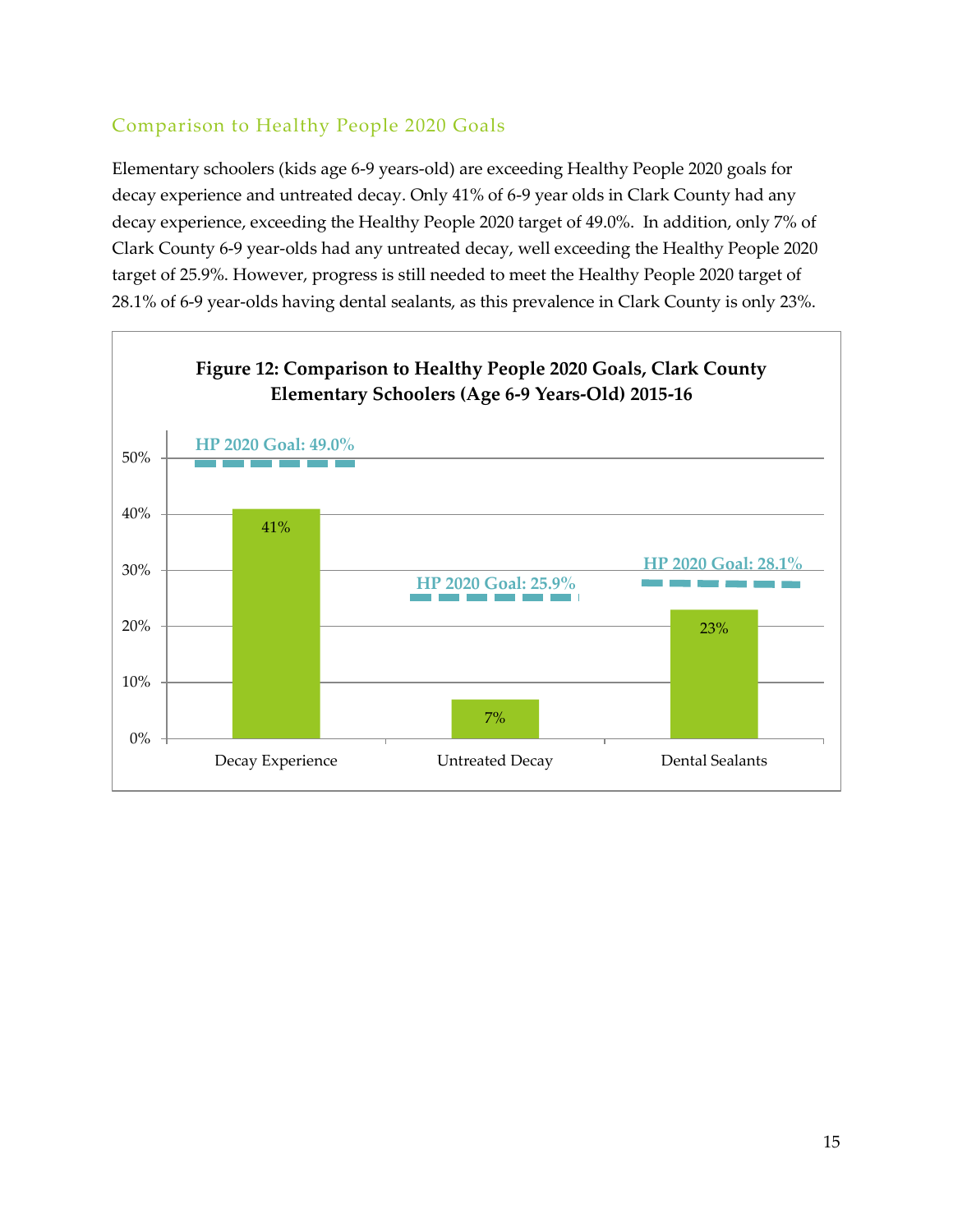# Appendix A

| 2105-16 Smile Survey Participating Preschools in Clark County |                             |
|---------------------------------------------------------------|-----------------------------|
| <b>Site Name</b>                                              | # of 3-5 Year-Olds Screened |
| Boys and Girls Club                                           | 14                          |
| <b>Burton ECEAP</b>                                           | 28                          |
| <b>Centeral Park ECEAP</b>                                    | 10                          |
| <b>Ellsworth Head Start</b>                                   | 40                          |
| <b>Family Center</b>                                          | 12                          |
| Fruit Valley Head Start                                       | 23                          |
| Hathaway Head Start                                           | 14                          |
| <b>Hazel Dell Head Start</b>                                  | 29                          |
| <b>SWCC</b> Image                                             | 24                          |
| Maple Grove ECEAP                                             | 6                           |
| <b>McArthur Head Start</b>                                    | 66                          |
| McKenzie Head Start                                           | 25                          |
| <b>Memorial ECEAP</b>                                         | 50                          |
| Nierenberg                                                    | 16                          |
| <b>Orchards Head Start</b>                                    | 27                          |
| Roosevelt Head Start                                          | 15                          |
| <b>Sifton Head Start</b>                                      | 29                          |
| <b>Silver Star Head Start</b>                                 | 23                          |
| St Johns Head Start                                           | 28                          |
| <b>VHA AM</b>                                                 | 27                          |
| <b>Washington Elementary ECEAP</b>                            | 44                          |
| <b>Woodland Head Start</b>                                    | 29                          |
| Y's Care ECEAP                                                | 13                          |
| <b>Yacolt Head Start</b>                                      | 11                          |
| Zellenbeck Adm Ctr ECEAP                                      | 30                          |
| Total                                                         | 633                         |